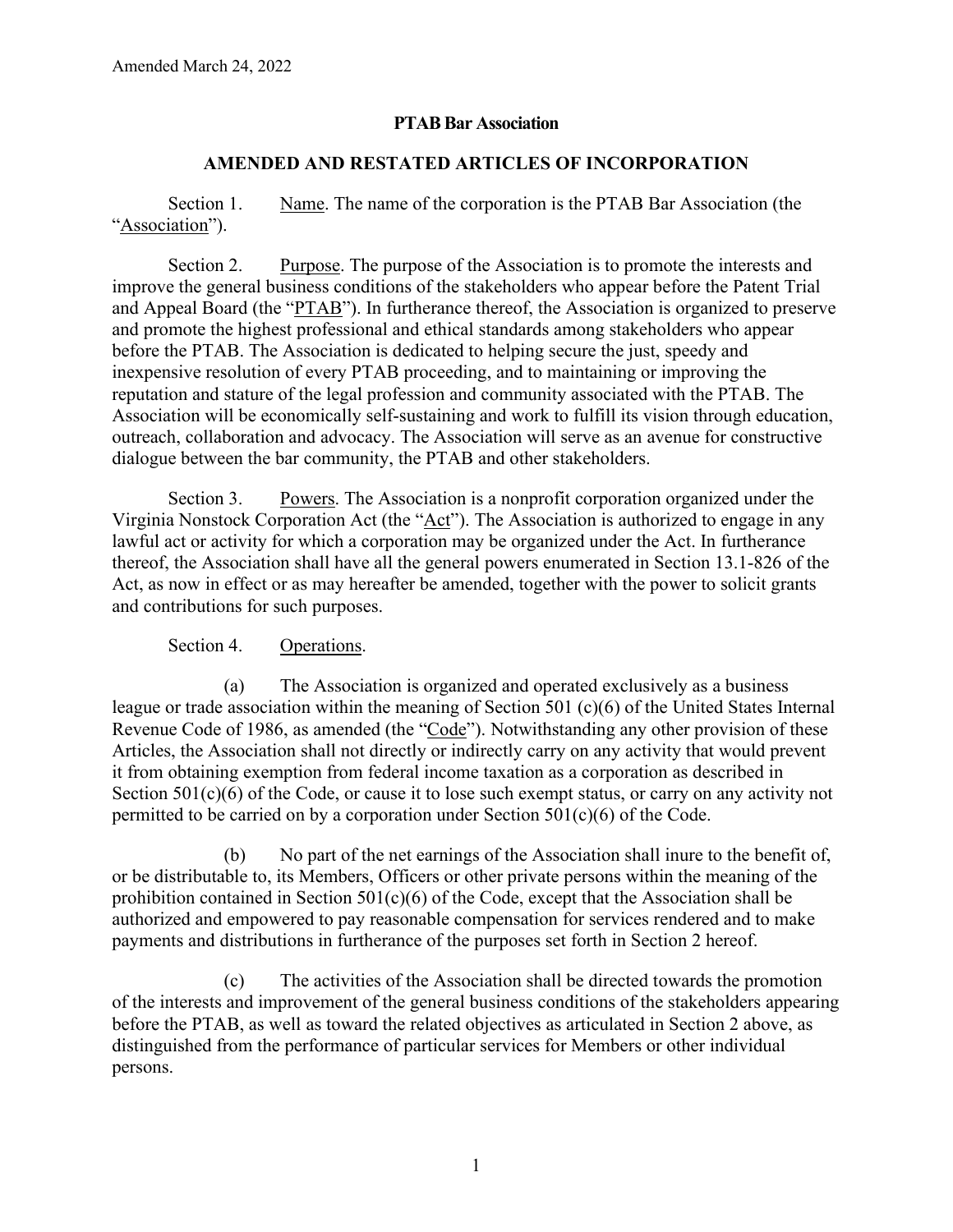Section 5. Classes of Members. The classes of members and the members' qualifications and rights are as set forth in the Association's bylaws, as amended from time to time (the "Bylaws").

Section 6. Action without Meeting. Any action that may be taken at a meeting of the Association may be taken by the Association without a meeting if a consent in writing, setting forth the actions so to be taken, shall be signed by members having voting power to cast not fewer than the minimum number of votes that would be necessary to authorize or take the action at a meeting at which all members entitled to vote thereon were present and voted. If such action is to be taken by fewer than all the members entitled to vote on the action, the Association shall give written notice of the proposed action, not less than five days before the action is taken, to all voting members.

Section 7. Election of Directors and Officers. The directors and officers shall be elected as follows:

(a) Nominations Committee. No later than ninety days prior to the annual meeting, the President-Elect shall select members to serve on a committee to nominate candidates to stand for election as Vice President, Secretary, Treasurer and the non-Officer Directors for the upcoming year (the "Nominations Committee"). The Nominations Committee shall consist of a chair and six other members. No two members of the Nominations Committee shall be from the same law firm or organization. The Nominations Committee shall select the candidates for the succeeding Vice President, Secretary and Treasurer, and the candidates for non-Office Director from the regular members in good standing of the Association, including any member of the Board of Directors subject to Section 7(e). The Nominations Committee shall submit its nominations to the Board for approval at the Board's final meeting prior to the annual meeting. Written assent by the nominee must be secured by the Nominations Committee and accompany the nomination when filed with the Board.

(b) Notice. The Nominations Committee shall report its approved nominations to the Secretary, and notice of such nominations shall be mailed to all members entitled to vote at least fourteen days before the annual meeting. Candidates other than those presented by the Nominations Committee may be nominated by petition signed by any twenty voting members of the Association and filed with the Secretary not less than seven days before the annual meeting. In case more than one candidate shall be nominated for any office, the Secretary shall have reproduced an official ballot for the annual election designating the nominees for the offices for which they are standing, the names of those nominated for the same office to be placed in alphabetical order, and shall cause to be mailed a copy of such ballot to each member at least three days before the annual meeting.

(c) Election. Subject to Section 7(f), the election shall take place at the annual meeting of the members. The candidates for the succeeding Vice President, Secretary, Treasurer and other Directors shall be included in the notice thereof. The election of Officers and Directors shall be decided by a plurality of the votes cast at the annual meeting by the members entitled to vote in the election.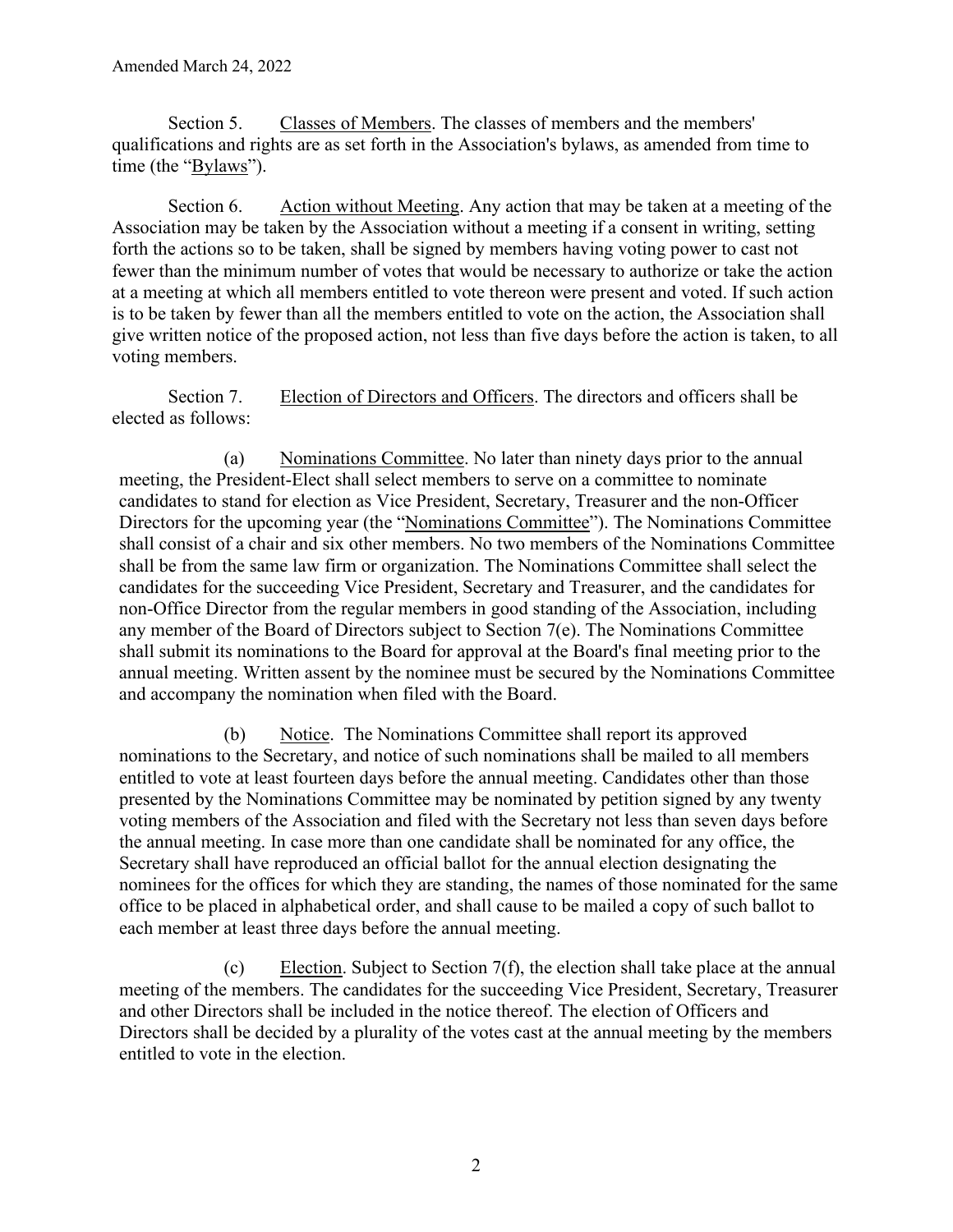(d) Commencement of Duties. Newly elected Officers and Directors shall commence their duties at the close of the annual meeting of the Association at which their election is reported and shall hold their respective offices until their successors have been elected and installed.

(e) Term. Subject to Section 7(f), the terms of the President, President-Elect, Vice President, Secretary and Treasurer shall be one year or until their successors have been elected or automatic succession occurs at the annual meeting. All Officers shall be elected annually except for the President and President-Elect. The Vice President shall automatically assume the office of President-Elect, the President-Elect shall automatically assume the office of President and the President will become Immediate Past President at the closing of the annual meeting of the Association each year. The Secretary and Treasurer are eligible to be re-elected for consecutive terms of service. The terms of the non-Officer Directors shall be three years or until their successors have been elected. No individual shall be eligible for reelection to the Board as a non-Officer Director for a period of one year after the expiration of his/her second consecutive term of service as a non-Officer Director. The non-Officers shall be grouped into three classes serving annually staggered three-year terms. Four non-Officer Directors shall be elected each year, subject to Section 7(f). Tn case of a vacancy in the Board, the Board may, at its discretion, fill such vacancy for the balance of the unexpired term.

(f) Interim Directors and Officers, and Transitions. The fifteen interim Directors of the Association shall be selected by majority vote of the members of the bylaws working group. The selection shall occur within fourteen days of incorporation. The interim Directors shall serve until their successors have been elected and installed at the close of the 2017 annual meeting. The interim Directors shall vote for the interim Officers from among the group of individuals selected as interim Directors and no more than one interim Officer shall be from the same law firm or organization. The interim Officers shall serve terms lasting until their successors have been elected and installed at the close of the 2017 annual meeting. The interim President-Elect shall not automatically become President at the close of the 2017 annual meeting. At the 2017 annual meeting, all fifteen Directors and all five Officer positions shall be elected pursuant to Sections 7(a) through (c). The terms for these Directors shall be broken into three groups of five: A, B and C. Group A shall be comprised of the five Directors elected to be Officers commencing at the close of the 2017 annual meeting and shall serve as Directors from selection until their four non-Officer Director successors have been elected and installed at the close of the 2020 annual meeting in accordance with Section 7(e). Group B shall be comprised of the five Directors who receive the highest vote totals of non-Group A Directors and shall serve as Directors from selection until their four non-Officer Director successors have been elected and installed at the close of the 2019 annual meeting in accordance with Section 7(e). Group C shall be comprised of the remaining five Directors and shall serve as Directors from selection until their successors have been elected and installed at the close of the 2018 annual meeting. The five Directors installed at the close of the 2018 annual meeting shall serve as non-Officer Directors until their four successors have been elected and installed at the close of the 2021 annual meeting in accordance with Section 7(e). Any individual who serves as an interim Director or interim Officer, who remains a member in good standing of the Association, shall be eligible for election to and service on the Board installed at the close of the 2017 annual meeting. All Officer and non-Officer Directors installed at the close of the 2018 annual meeting or earlier shall complete their originally elected Director term. If a Director serves as an Officer